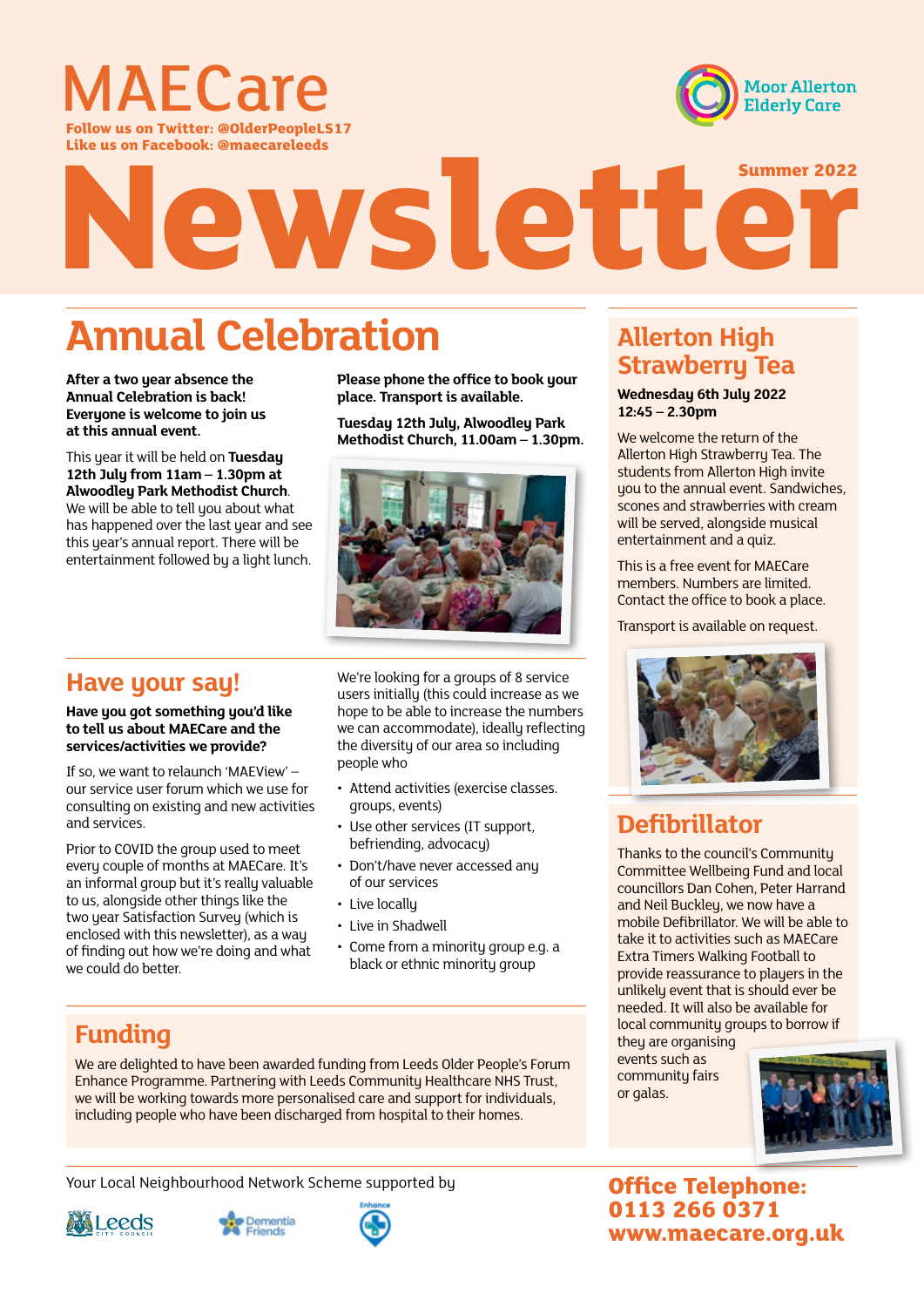# **Coming up at MAECare**

### **Monday Matinees**

MAECare is pleased to announce the return of our popular film shows – the Monday Matinees.

This will be run in partnership with Leeds Library and will be held at the Moor Allerton Community Hub, Moor Allerton Centre, LS17 5NY (the same location as Moor Allerton Library).

The first film was on Monday 30th May and future dates are below. Details of the films to be shown are not yet confirmed, as they will depend on the feedback we receive, and the films available. Let us know if there is a film you would particularly like to see.

#### **27th June 1.30pm 25th July 1.30pm 22nd August 1.30pm**

Refreshments will be available but apologies there will be no ice creams. There will be no charge, but we ask for a donation towards the cost of refreshments.



#### **Update on regular exercise classes**

**We currently have several regular exercise classes running - Tai Chi, Dance-On, Chair Based Exercise and Extend – see the centre pages for details of all these.** 

**There are still spaces available in the Chair Based Exercise and Extend classes. Please contact Beccy for more information on 0113 2660371**

## **Trips and Wednesday Wanderings**

**We are delighted to be able to offer trips once again after a long two-year break.**

**The trips will be local trips to begin with, and then we may expand further afield after September.**

#### **Stephen Smiths Garden Centre on Wednesday 8th June 1.00pm**

Stephen H. Smiths is a huge garden centre near Otley with a large restaurant, selling plants and garden products, homeware and gifts.

Meeting at MAECare at 1.00pm, you will need to make your own way to MAECare, but you will be dropped off at home after the event.

Upon arrival you can peruse the garden centre and we will sit down to an afternoon tea at 2.30pm. The cost for this will be £25.

If you are interested, please contact Mary Baillie on 0113 2660371.

#### **Lotherton Hall on Wednesday 27th July 10.00am.**

Lotherton Hall is a large country house near Aberford, which dates back to the 18th century. The beautiful Edwardian gardens cover an impressive eight acres.

There will be a trip around the house (not guided) followed by a visit to the restaurant for lunch. You will need to make your own way to MAECare for 9.30am and you will be dropped off at your home after the event. Approximate cost £30.



#### **Temple Newsam, Wednesday 24th August, timings to be confirmed**

Situated on the outskirts of Leeds, Temple Newsam is a historic house

and working farm on a country estate, surrounded by scenic parkland.

We will set off from MAECare, enjoy a guided trip around the house, followed by a light lunch. You will need to make your own way to MAECare for 9.30am but will be dropped off at home on the return journey. Approximate cost £30.

#### **Crag House Farm, Cookridge, Wednesday 14th September 1.30pm**

Crag House Farm near Cookridge is a beautiful garden centre, café, restaurant, farm shop

and working farm, run by a charity Caring for Life.

We will leave MAECare offices at 1.30pm and have a look around the farm and nurseries followed by an afternoon tea at 2.30pm. Everyone will be dropped off at their home. Cost will be £20.



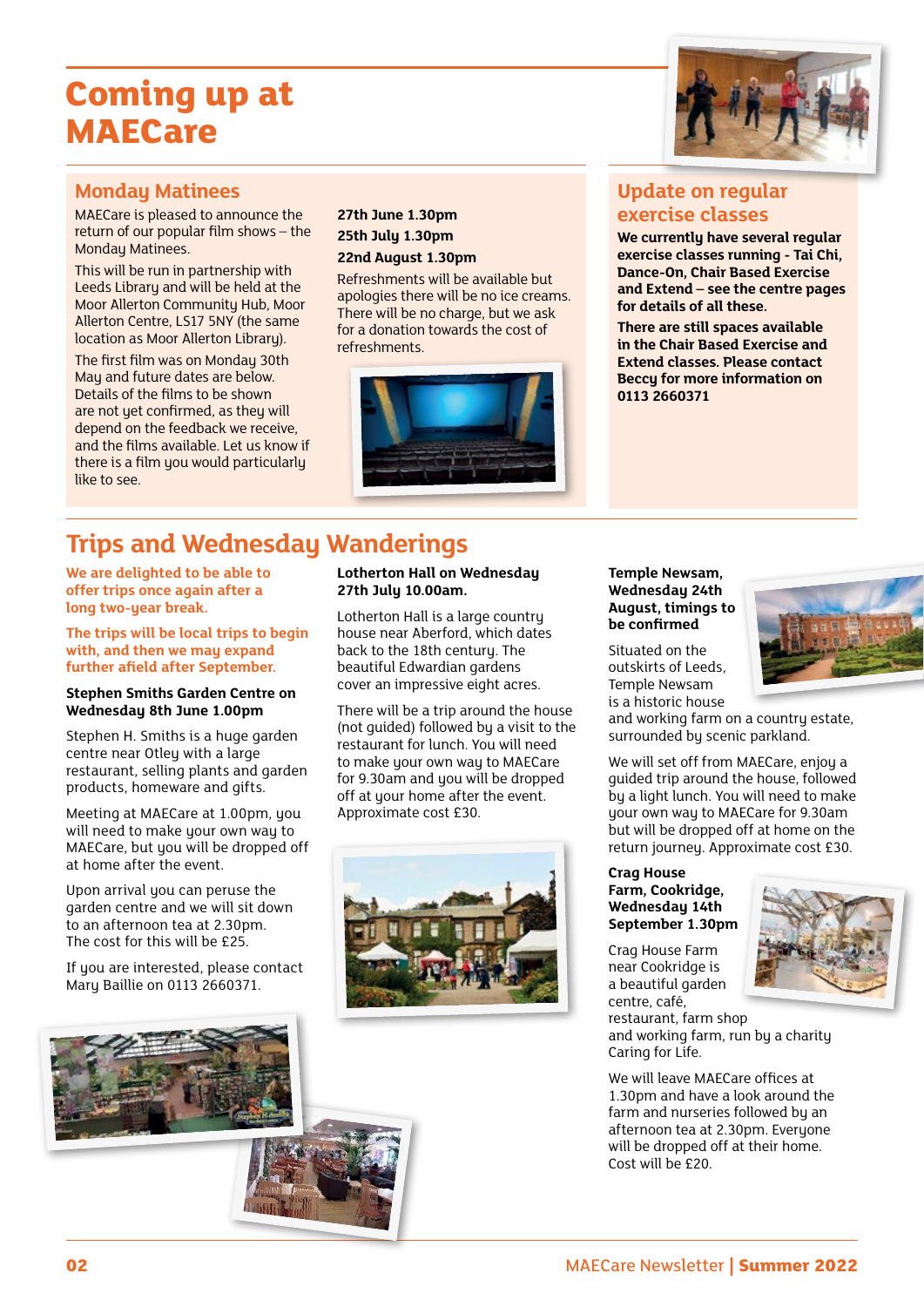# **Health & Wellbeing News**



## **Walking Group resumes!**

#### **We have started the Walking Group up again!**

The Walking Group takes place fortnightly on Monday mornings. To cater for everyone, we do longer walks where we meet in a park at 10.00am, and end with a drink in a café, and also shorter walks where we start from the MAECare office at 10.00am and end with a cuppa at the Natter Café at Moortown Methodist Church.



**These are the next dates – Park Walks: 6th June, 4th July, 1st August.** 

**Shorter Walks: 20th June, 18th July, 5th August.**

**Please Contact Beccy on 0113 2660371 if you want any more information.**

## **\*NEW\* Complementary therapy sessions**

**Ever since Beccy, our new Health and Wellbeing Project Worker, started at MAECare at the beginning of March, several people have approached her to ask if we are setting up Complementary Therapy sessions again.** 



Now we are

applying for funding, and hoping to be able to provide monthly Massage, Reflexology and Reiki treatments in the near future. Watch this space!!



## **\*NEW\* Strength and Conditioning classes**

We are in the process of setting up Strength and Conditioning classes alongside Active Leeds. We are aiming to start these in early June, at St Stephen's Church Hall. The sessions will be 2 hours long, including 90 mins exercise, followed by 30 mins to have a cuppa and a chat. The classes will be free of charge.

There will be an assessment, and group participants will need to be able to walk, either aided or unaided, and either be at risk of falling, or have fallen. Please contact Beccy at MAECare for further information.

## **Groups for people living with Dementia**

**MAECare offers 3 groups which are specifically for people living with dementia. People living with dementia are also warmly welcomed at any of our other groups and activities – we seek to make these as dementia friendly and inclusive as possible. Please feel free to give us feedback on this**

#### **Active Minds**

We are very pleased to be offering another series of our 12 weekly sessions for people living with dementia, starting on Tuesday 7th June – some spaces still available!

This is a lively and fun group which involves stimulating activities to help keep the mind active. The approach we use can help to improve language, thinking and wellbeing.

Session themes include: physical games, music and sounds, food, current affairs, word and number games, places we have lived and travelled, art discussion, faces and fashions and being creative.

See the centre pages for dates and timings of Active Minds.



Transport can be arranged for those people who need it and reminder phone calls made to them on the day of the group.

**Please get in touch with Carole Smith, MAECare Dementia Project Worker, if you would like to discuss joining the group on: 0113 2660371 or carole@maecare.org.uk**

#### **MAECare Sporting Memories**

This is a relaxed and friendlu group for people who love sport…and who are living with dementia and memory difficulties.

Would you like to come and join us and talk about the sport you love over a cuppa and a biscuit?

We meet fortnightly on Wednesdays 11.00am – 12.30pm at Alwoodley Cricket Club, off Crag Lane, near Alwoodley Green, to share our memories, stories, opinions and love of all things sport.

**Upcoming dates: 15th, 29th June, 13th, 27th July, 7th Sept. Transport and reminder phone calls can be arranged for people who need them.** If you would like further information about joining the group please get in touch with Carole at MAECare: 0113 2660371 or carole@maecare.org.uk

#### **Silver Linings Club**

Our new fortnightly meet-ups began in March and are proving popular!

We are a friendly group who enjoy meeting together to chat and to take part in our energising activity of the day! Recent sessions have included creating our own life story map, floor curling, and planting up sunflowers to enjoy in the summer!

**Fortnightly on Thursdays at 57a Cranmer Bank, 10.30am – 12pm – Upcoming dates: 9th, 23rd June, 7th, 21st July, 4th, 18th August, 15th Sept. Transport available if needed.**

Contact **Project Worker Carole Smith on 0113 2660371 / carole@maecare. org.uk** for more info and to book into the group.

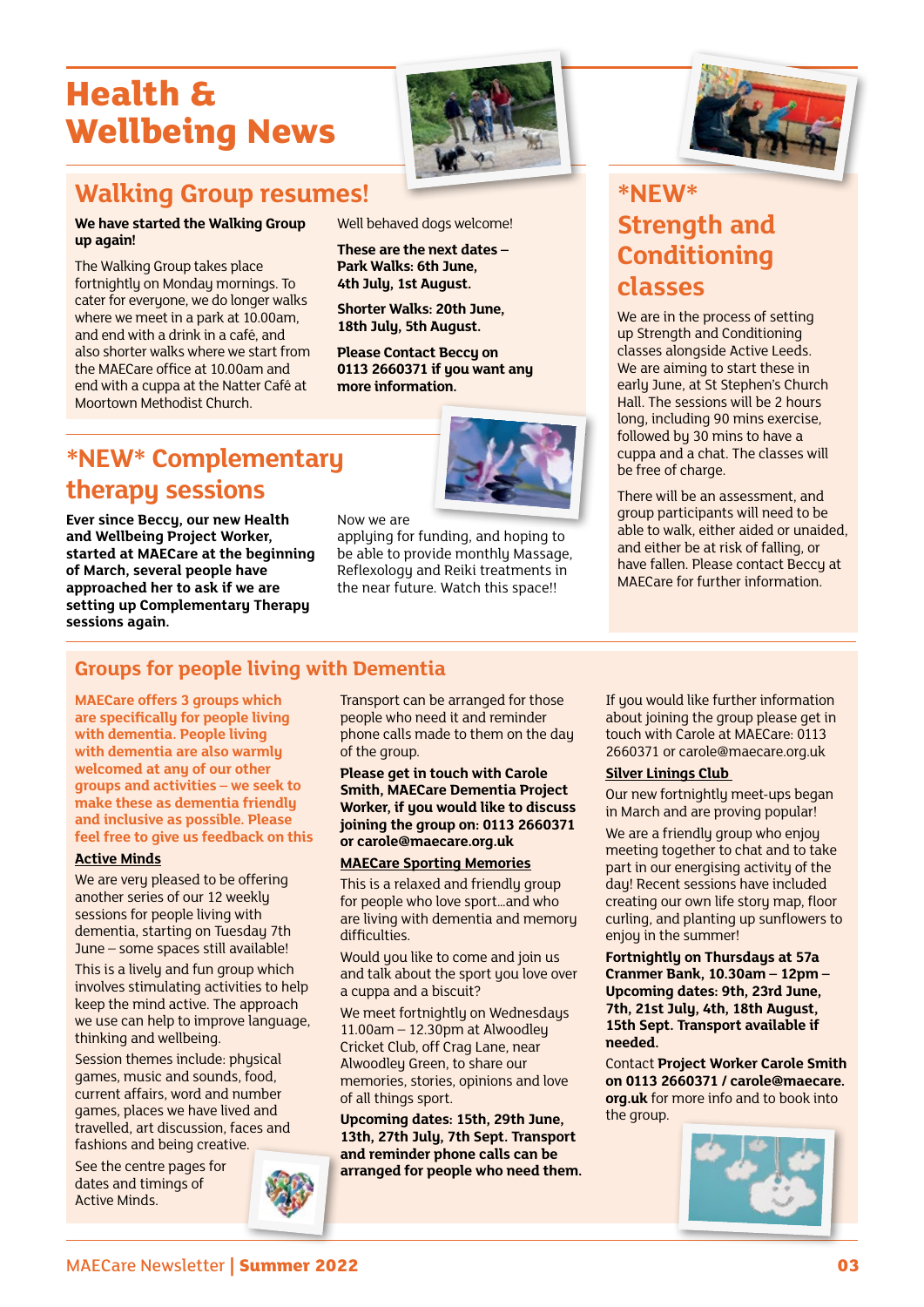# **Regular Activities**

Please enquire about transport if needed. Please call for information and to book.

Weekly Groups 2/3 times a month Monthly Groups  $\mathcal{L}^{\text{max}}_{\text{max}}$  and  $\mathcal{L}^{\text{max}}_{\text{max}}$ 

**Ta** 

| <b>Monday</b>                                                                                                                                                                                                                                                                                                                                                        | <b>Tuesday</b>                                                                                                                                                                                                                                                        | Wednesday                                                                                                                                                                                                                                                                                      |
|----------------------------------------------------------------------------------------------------------------------------------------------------------------------------------------------------------------------------------------------------------------------------------------------------------------------------------------------------------------------|-----------------------------------------------------------------------------------------------------------------------------------------------------------------------------------------------------------------------------------------------------------------------|------------------------------------------------------------------------------------------------------------------------------------------------------------------------------------------------------------------------------------------------------------------------------------------------|
| <b>Walking Group</b><br><b>Fortnightly Monday</b><br>$10.00 - 12.00$ pm<br>Fortnightly Monday 10.00am -<br>12.00pm, starting either from<br><b>MAECare or a local park</b><br>See item on page 3 for full details                                                                                                                                                    | <b>Active Minds</b><br><b>Weekly from Tuesday 7th June</b><br>$10.30 - 12.00$ pm<br>MAECare 57a<br>A lively and fun group for people<br>living with dementia and memory<br>problems. £3.00<br>N.B. There will be a group on Thurs<br>16th June instead of Tues 14th.  | <b>Sporting Memories</b><br><b>Fortnightly Weds from 15th June</b><br>$11.00 - 12.30$ pm<br>Alwoodley Cricket Club, Crag Lane,<br>Leeds LS17 5PR<br>A friendly and supportive group for<br>those living with dementia, where<br>we share memories of watching and<br>enjoying sport. £2 charge |
| <b>Extend Class</b><br>Weekly Monday, 11.00am -<br>12.30pm and 1.20 - 2.50pm<br>Moortown Baptist Church,<br>204 King Lane, LS17 6AA<br>A gentle exercise class, mostly chair<br>based with some standing, designed<br>to improve fitness and mobility. £4.50<br>members / £5.00 non-members. First<br>class free.                                                    | Dance On<br>Weekly Tuesday, 1.30 - 2.30pm<br>Moortown Methodist Church,<br>Alderton Rise, LS17 5LH<br>Fun, accessible dance sessions<br>designed for older people. Paid for<br>in advance by block booking.<br>£4.50 members/£5 non-members.<br>First class free.     | <b>Tech Wednesday</b><br>Weekly Wednesday, 1.30 - 3.30pm<br>MAECare 57a<br>Relaxed IT support in a small group,<br>with a different theme each week.<br>Places are limited so please call the<br>office to book. Free                                                                          |
| <b>Tai Chi</b><br><b>Weekly Monday</b><br>$11.00 - 12.00$ pm<br>Moortown Methodist Church,<br>Alderton Rise, LS17 5LH<br>Combining deep breathing, relaxation<br>and slow movements, Tai Chi can help<br>reduce stress and improve balance.<br>Wear loose clothing and comfortable<br>shoes.<br>£4.50 per session for members/£5<br>non-members.<br>First class free | Men's Den<br><b>Monthly 1st Tuesday,</b><br>$2.00 - 4.00$ pm<br>MAECare 57a<br>Lively discussion and activity group for<br>men, £2 members, £3 with transport.<br><b>Summer Dates:</b><br>7th June, 5th July, 2nd August and<br>6th September                         | <b>Twilight Zone</b><br>Monthly, 4.30 - 6.30pm<br>MAECare 57a<br>Enjoy a takeaway meal of your<br>choice, dessert and games, £5 or<br>£6 charge to cover cost of meal.<br>Transport available<br>Summer Dates: 15th June, 13th July<br>and 17th August                                         |
| <b>Book Group</b><br>4th Monday of month,<br>$2.00 - 3.30$ pm<br>MAECare 57a<br>A friendly group which meets to chat<br>and discuss books they have read.<br>Contact the office for more info.                                                                                                                                                                       | <b>CAMEO Group</b><br><b>Monthly 3rd Tuesday,</b><br>$2.00 - 4.00$ pm<br>MAECare 57a<br>Activity based group for those living<br>with a long term health condition.<br>£2 members, £3 with transport.<br><b>Summer Dates:</b><br>28th June, 26th July and 23rd August | <b>Legal Advice Appointments</b><br>Monthly, 3rd Wednesday,<br>$2.00 - 4.00$ pm<br>MAECare 57a<br>Half hour free advice on wills,<br>probate and Power of Attorney only.<br>Please contact the office to make<br>an appointment.                                                               |
|                                                                                                                                                                                                                                                                                                                                                                      | <b>Games Afternoon</b><br>Monthly, 4th Tuesday,<br>$2.00 - 4.00$ pm<br>MAECare 57a<br>Enjoy playing games such as<br>Scrabble, Monopoly, cards, dominos<br>and chess in a friendly atmosphere.<br><b>Summer Dates:</b><br>21st June and 30th August                   |                                                                                                                                                                                                                                                                                                |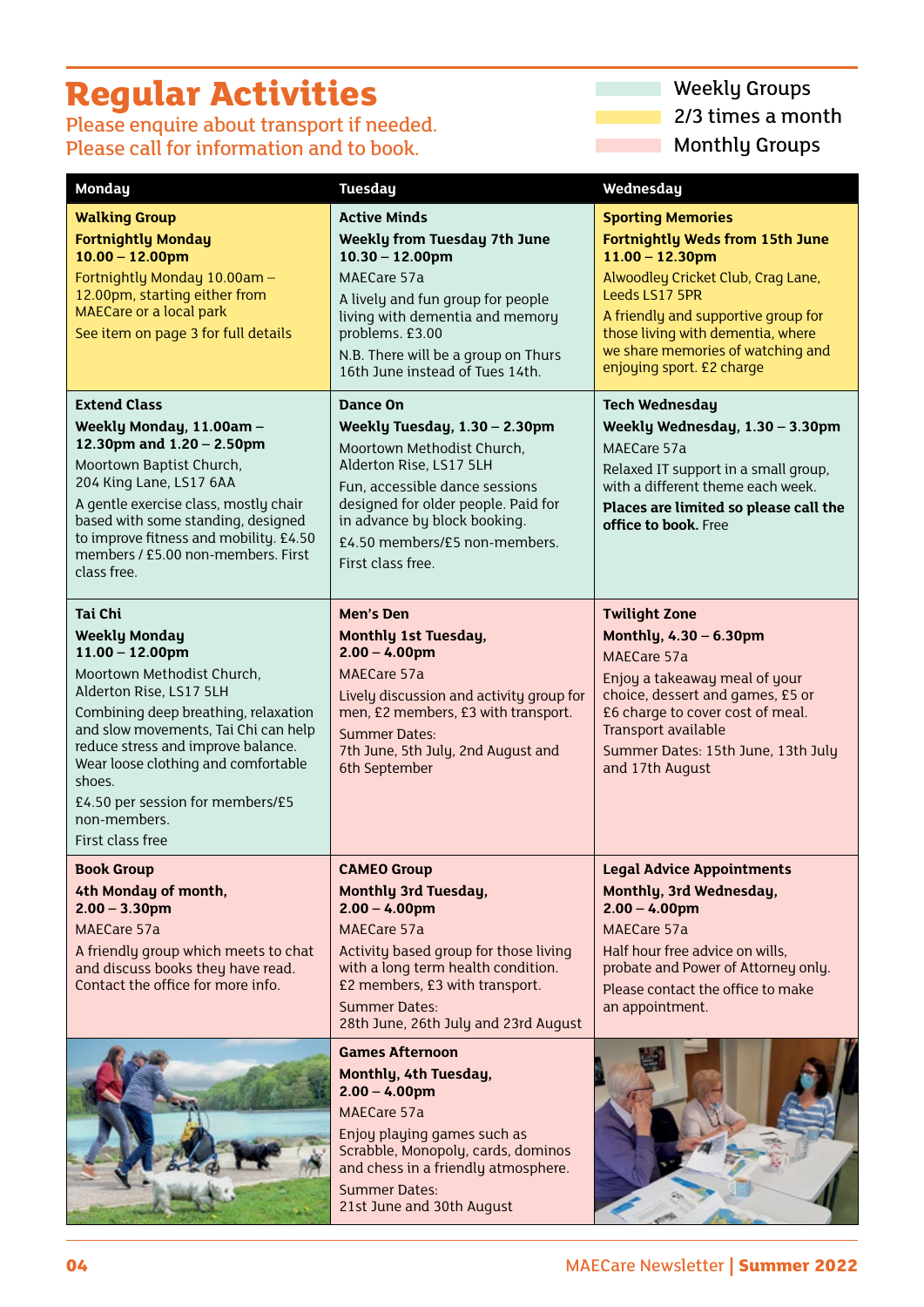# **Regular Activities** Weekly Groups

Please enquire about transport if needed. Please call for information and to book.

#### **Thursday Friday Weekend**

#### **Silver Linings Club Fortnightly Thursdays from 9th June, 10.30 – 12.00pm**

MAECare 57a

A social group for people living with dementia. A chance to socialise with others over a cuppa and a biscuit… and to take part in our energising activity of the day! £2.00

Contact Carole Smith for more information and to book into the group, on 0113 2660371.

## **Chair Based Exercise**

**Weekly Thursday 12.30 – 1.30pm**

St Stephens Church Hall, Cranmer Road, LS17 5DR

Exercise to get you moving from the comfort of your chair. Good to get fitter if you have problems standing for long periods of time.

£4.50 members, £5 non-members. Paid for in block bookings of 8 weeks.

#### **Walking Football**

**Weekly Thursday, 2.00 – 3.00pm** 

YMCA, Lawnswood Sports & Leisure Centre, Otley Road, LS16 6HE

A fun, non-contact sport for men and women, run by our volunteer coach David Wynick,

£5. For more information, contact David Wynick on: 07921528499

#### **Creative Writing Fortnightly Thursday, 1.30 – 3.30pm**

Thackrah Court, Squirrel Way, Shadwell Lane, LS17 8FQ

Regular group who meet to share their creative writing. £50 per term members, £60 per term nonmembers. Call the office for more information.

**Knit and Natter Weekly Thursday, 2.00 – 4.00pm** MAECare 57a

Knit or bring your own craft activity. Relaxed and sociable session.

£2 Members, £2.50 Non-members

**Legal Advice Appointments 1st, 2nd & 4th Friday, 2.00 – 4.00pm**

Half hour free advice on wills, probate and Power of Attorney only. Please contact the office to make an appointment.

# 2/3 times a month **Monthly Groups**

**Walking Football – Weekly Sunday 10.45 – 12.00pm** Alwoodley Primary School, Cranmer Rise, LS17 5HX

A fun, non-contact sport for men and women, run by our volunteer coach David Wynick, £5.00 For more information, contact

David Wynick on: 07921528499



**Shared Tables See separate item on page 6. PLEASE BOOK YOUR PLACE WITH THE OFFICE.** 

We cannot provide transport for Shared Table meals, so you must be able to get to the venues independently.

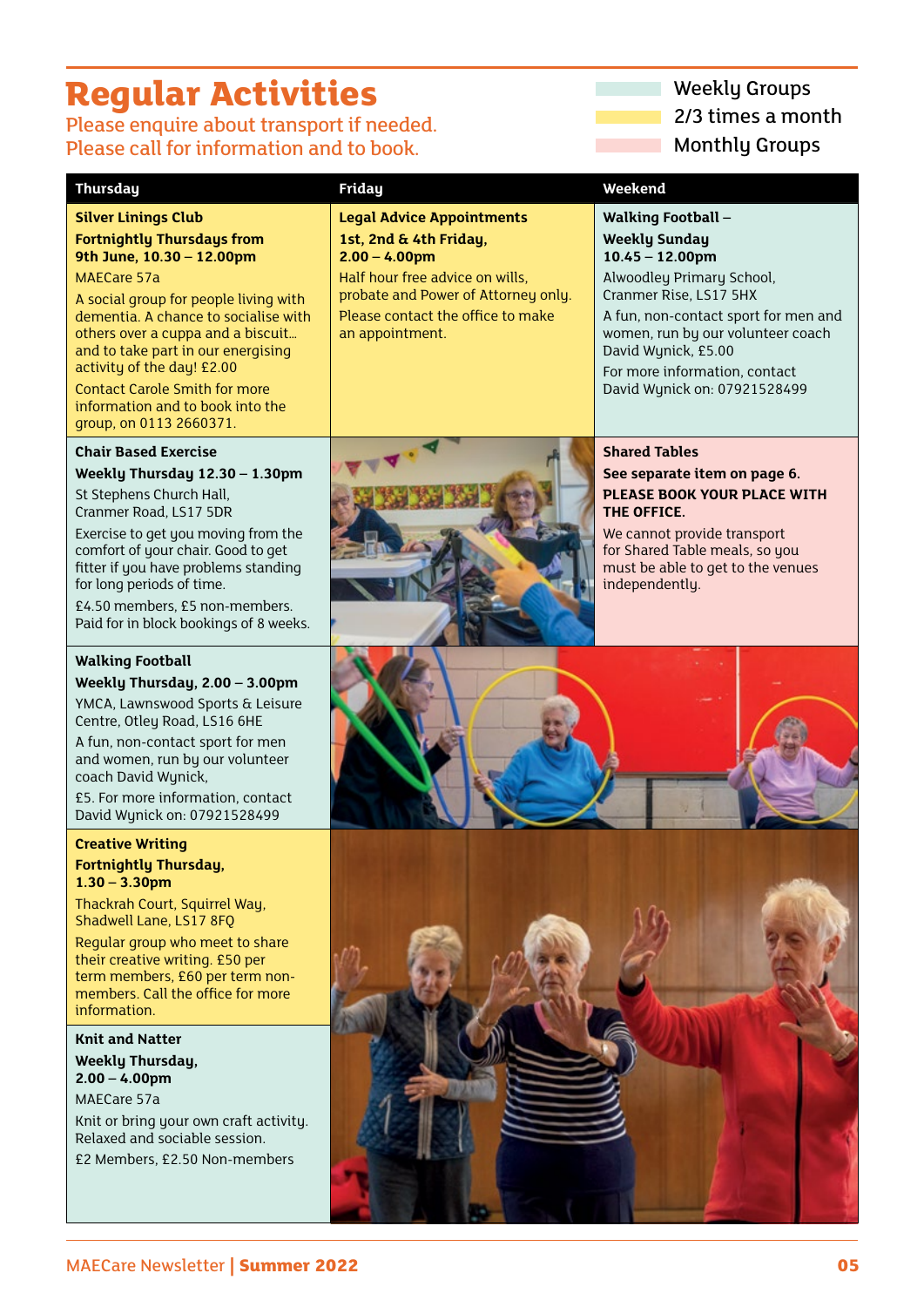# **Community Connections**

## **IT support @MAECare**

#### **At MAECare we offer IT Support in our weekly Tech Wednesdays.**

Along with students from The Grammar School at Leeds and Allerton High School, 121 support is available to look at your individual queries.

We also have been helping out at The Moor Allerton Community Hub with their monthly IT Drop in sessions.

In the past we have offered courses on Family History and specific areas of IT, e.g. uploading photos, emails and so on.

If you are interested in doing something like this or have other suggestions of things you would like to learn about online, please get in touch with Anna-Marie Garbutt our Digital Inclusion Worker.



#### **MAECare Website**

**MAECare will be relaunching its website over the summer, to make it more user-friendly and up to date, and to increase its impact.**

Have a look at www.maecare.org.uk and let us know what you think!

#### **Volunteer Social**

**We enjoyed our first face to face Volunteer Social since Covid on Wednesday, 20th April at the Mustard Pot in Chapel Allerton.**

Our lovely Volunteers took part in a sunny evening of chatting and meeting new/old colleagues, it was wonderful to see people's smiling faces!

It was a great opportunity to show our appreciation and say a huge "THANK YOU" to our amazing volunteers for the support they continue to provide for Service Users and Staff.

MAECare couldn't do what we do without our Volunteers!



## **Shared Tables**

**Our popular lunches out in the local area are for those who may not normally have the opportunity to go out for a meal, but are able to make their own way to the venue. Once there, they will be met by a volunteer, shown to the table and introduced to the other guests. It's a good way to meet new people in a friendly and relaxed environment.** 

Dates coming up are below:

**Saturday 11th June – 12.30pm** The Lord Darcy, LS17 8EH

**Sunday, 26th June – 12.30pm** The Red Lion, Shadwell, LS17 8HH

**Saturday, 9th July – 12.30pm** The Olive Branch, 4-6 The Avenue, LS17 7BE

**Sunday, 24th July – 12.30pm** The Beck and Call, Stainbeck Road, LS7 2NP

**Saturday, 6th August – 12.30pm** Gusto, Old Otley Road, LS16 6HN

**Sunday, 21st August – 12.30pm**

## **The ReFresh Natter Café**

The opening of the Natter Café was delayed, but it is now up and running! It is a pop up café which is open on Monday mornings from

9.30am to 1pm at The Moortown Methodist Centre in Moortown. The aim is to provide a space for friendship and refreshments, so everyone is welcome!



## **Cultural and Social Outings for the over 50s**

A group of community organisations are putting together a programme of cultural and social outings for people over 50 who are at risk of social and cultural isolation or exclusion.

**Contact Hannah Carey on 07761 184841 to register or for further information.**

Toby Carvery Chapel Allerton, Harrogate Road, LS7 3PT

**Saturday, 3rd September – 12.30pm** The Mustard Pot, Stainbeck Lane, LS7 3QY

**Sunday, 18th September – 12.30pm** The Lord Darcy, LS17 8EH – to be confirmed

**A Big thank you to Gusto at Cookridge** for their very generous donation to MAECare by kindly providing our volunteer's meal free again!

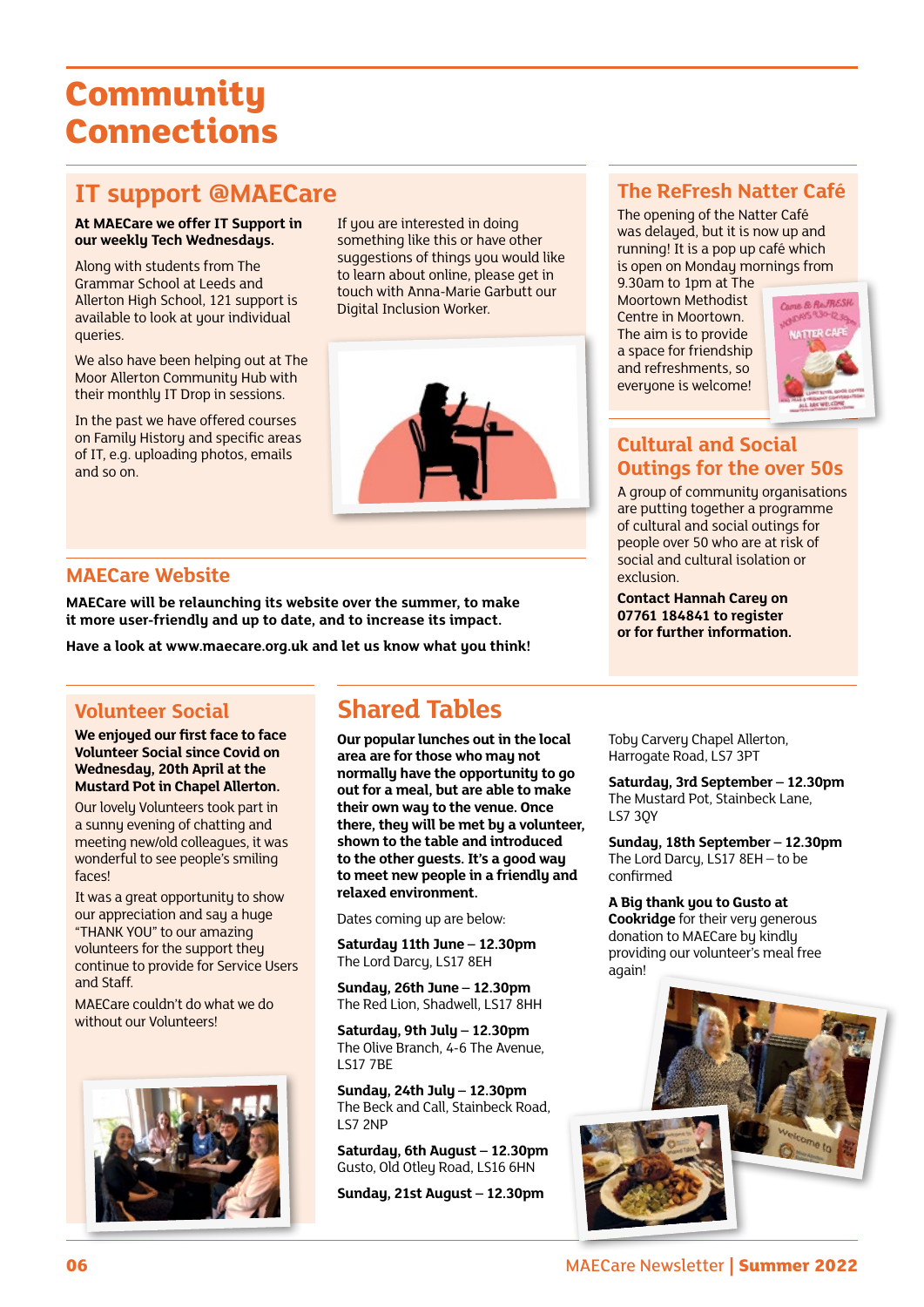# **Information and Advice**

## **'Dementia Action Week' and getting a diagnosis**

**At the time of this Newsletter going to print, MAECare is about to mark Dementia Action and Awareness Week. This campaign is organised by the Alzheimer's Society in May each year and it encourages people to "act on dementia". This year's theme is diagnosis.**

If you or a loved one is experiencing memory loss, it could be a sign of dementia. Research shows that assuming memory loss is a normal sign of ageing is the biggest barrier to people seeking a dementia diagnosis.

Getting a diagnosis can be daunting… but 91% of people affected by dementia believe it is better to know. Over 9 in 10 people living with dementia say getting a diagnosis has benefitted them.

It allows them to receive practical advice and support, to plan for the future, and can even offer a sense of relief in knowing what's going on. Also, there is medication available to help with the symptoms of some tupes of dementia.

It is possible to live well with dementia with the right support!

Speak to your GP if you are concerned about changes to your memory, or if you are getting confused or needing help with daily tasks, are having problems with language and understanding, or noticing differences in your behaviour or mood.

These sumptoms could also be due to other conditions, such as depression, underactive thyroid or vitamin B2 deficiency – so there may be a treatable cause.

Two UK dementia charities run telephone helplines where you can get advice and support about your memoru and lots of other information: Alzheimer's Society: 0333 150 3456 and Dementia UK: 0800 8886 678. You can also contact Carole Smith at MAECare to find out about our Circles of Support scheme to help people living with dementia to access groups, activities and support from MAECare, as well as other Leeds services.



## **Could you be eligible to receive more money?**

**As we all know, the cost of living has increased significantly, with fuel bills in particular rising dramatically.** 

Older people often have a lower income and may feel they will struggle financiallu. They are also more likely to have health issues which make some aspects of life hard. There are 2 benefits specifically for older people which are consistently under-claimed: Attendance Allowance and Pension Credit (Guarantee Credit). Julie at MAECare can help you claim these benefits if you are eligible.

You could claim up to £89.60 a week tax-free on Attendance Allowance if you have health issues which mean you find day-to-day tasks and activities difficult, or are struggling to manage (even if you think you're doing 'just fine').

If you are not receiving the full amount for state pension (this may be due to not making enough National Insurance contributions) and have small or no savings, Pension Credit could top your pension up to £182.60 a week, or £278.70 as a couple (only one of a couple can claim). Even if you can only claim a small amount of Pension Credit, it is still worth doing as you will then be eligible for extra benefits such as help with NHS dental treatment and glasses, council tax reduction, and the Warm Home Discount, which is £150 this year (see other article for details). Contact Julie at MAECare for a confidential chat and more information.



#### **Warm Home Discount**

The government has made some changes to the Warm Home Discount scheme this year. They have increased the amount to £150 and if you receive Pension Credit this still automatically makes you eligible for the payment which is paid into the electricity part of your fuel account between October and April.

However, the payment will no longer be available for people who are on disability benefits but NOT Housing Benefit or the Savings Credit portion of Pension Credit. As before, your electricity supplier will have to be taking part in the scheme for you to receive it. Anyone who is eligible should now receive it automatically (before, some people had to claim themselves) and the government bases its assessment of eligibility on a certain date, usually in July.